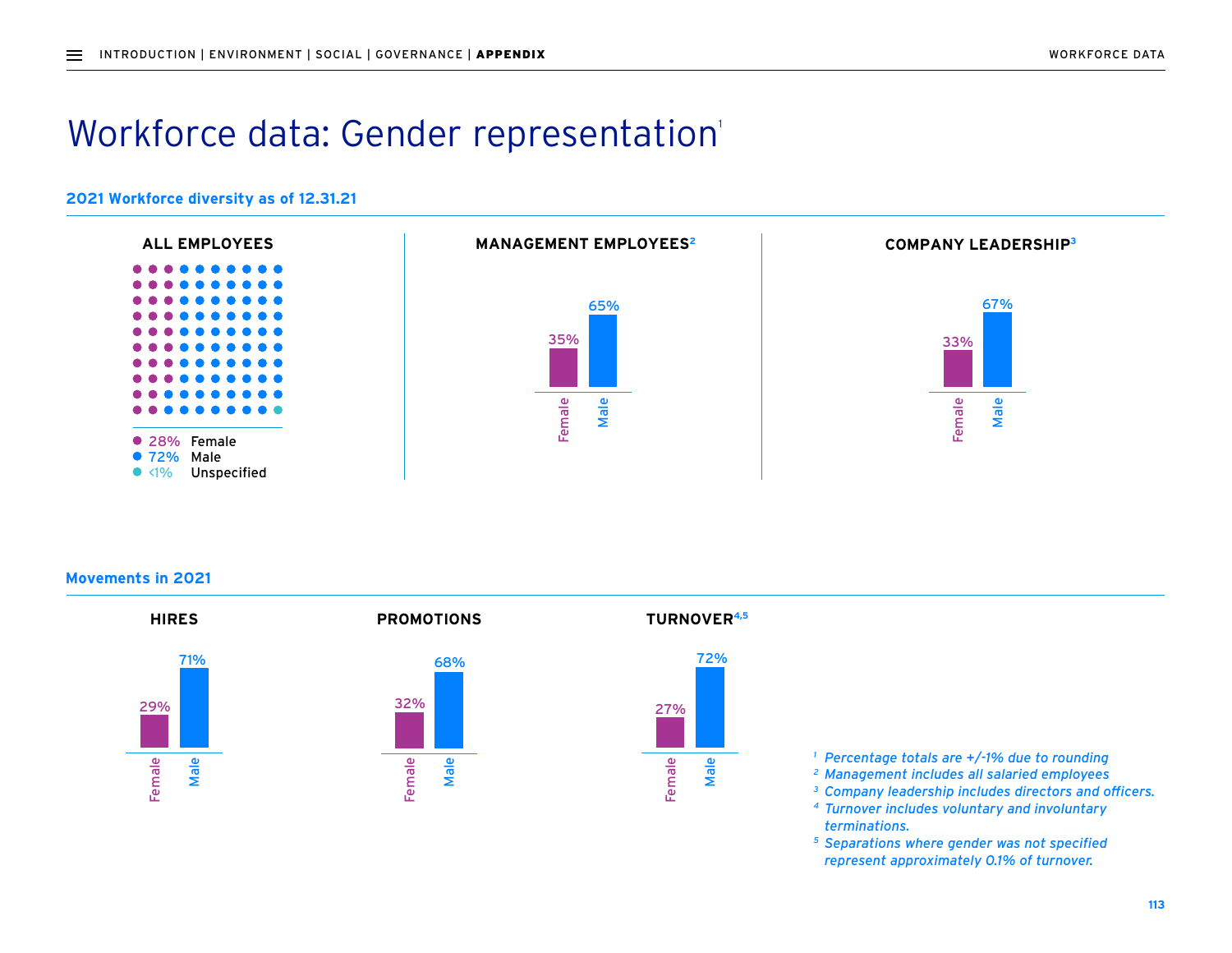# Workforce data: Race and ethnic representation<sup>12,3</sup>

## **2021 Workforce diversity as of 12.31.21**







### **Movements in 2021**



- *<sup>1</sup> Percentage totals are +/- 1% due to rounding.*
- *2 Race and ethnicity as defined by the U.S. EEOC includes race and ethnic categories that are not applicable to our employees based in Mexico. Employees in Mexico are therefore not reflected in this section.*
- *<sup>3</sup> Other includes American Indian/Alaskan, Hawaiian/Pacific Islander and two or more races.*
- *<sup>4</sup> Includes all salaried employees.*
- *<sup>5</sup> Company leadership includes directors and officers.*
- *<sup>6</sup> Turnover includes voluntary and involuntary terminations.*